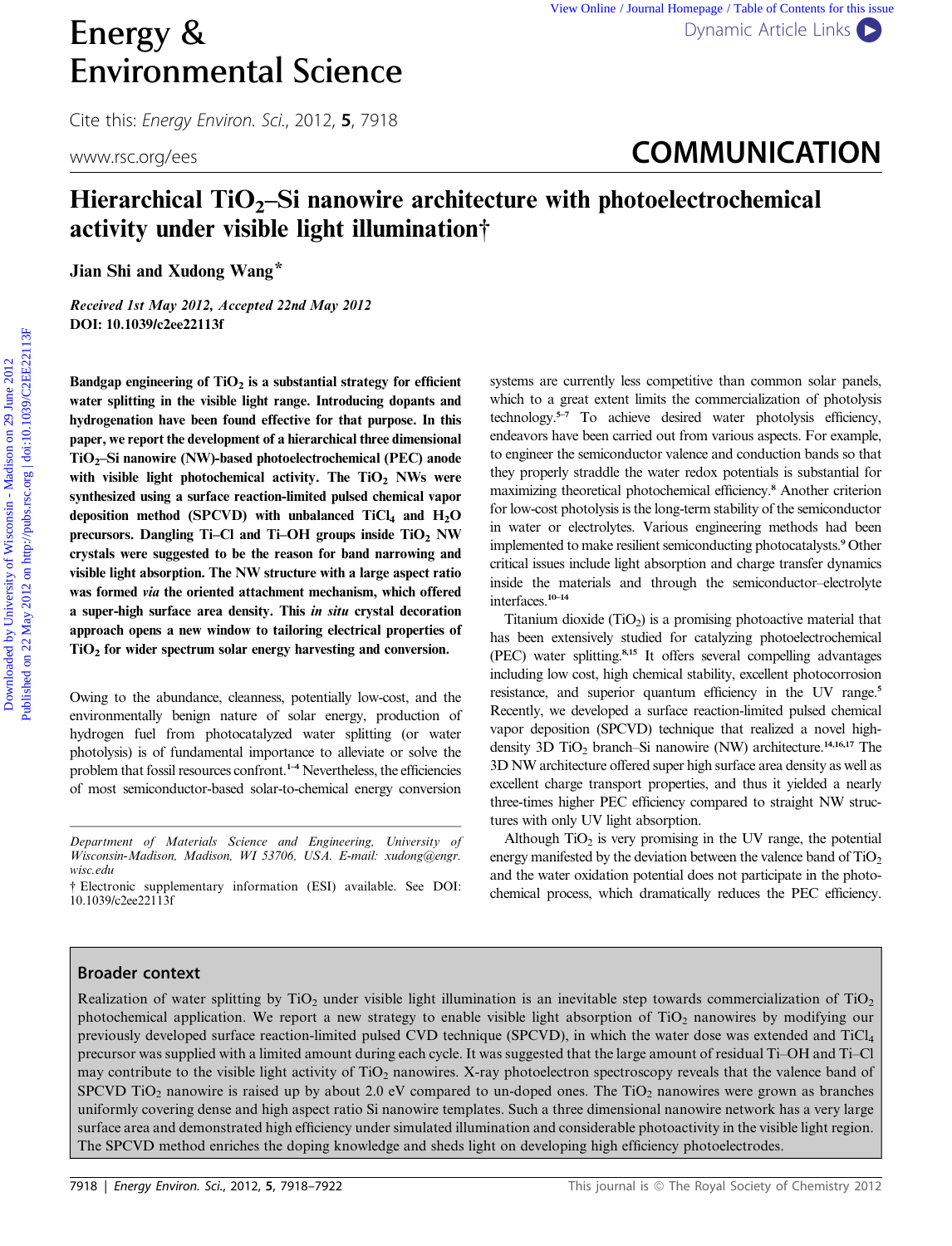Meanwhile, the wide bandgap of  $TiO<sub>2</sub>$  (3.4 eV) rules out the absorption and utilization of visible light that holds a dominant percentage in the AM 1.5G solar spectrum. These two intrinsic limitations have to be addressed for achieving high PEC efficiency. Doping of  $TiO<sub>2</sub>$  with foreign elements has been investigated to introduce localized states above valence band maximum, enabling PEC activity in the visible light range.<sup>18–24</sup> Hydrogenation has also been found as an effective method to narrow the bandgap of  $TiO<sub>2</sub>$  by creating mid-gap states, which is believed to be the result of disordered structure with dangling Ti–OH and Ti–H groups.<sup>25</sup> Such ''black TiO2'' exhibited highly efficient photochemical water splitting in the visible light range. In this paper, we report a development of –OH and –Cl decorated anatase  $TiO<sub>2</sub>$  NWs grown on dense Si NW backbones via the SPCVD method. Visible light photochemical activity was demonstrated by using these  $TiO<sub>2</sub>$ –Si 3D NW architectures as the PEC anode. This result evidenced the ability of the SPCVD technique in creating composition- and property-controlled 3D NW architectures and extended the excellent photochemical activity of our previously developed  $TiO<sub>2</sub>$ –Si NW heterostructures from UV to visible light range.

In the  $TiO<sub>2</sub>$ -Si 3D NW architecture, Si NWs act as conductive paths for fast electron transportation, while water oxidation occurs on the  $TiO<sub>2</sub>$  NW surfaces. The Si NW arrays were made by wetchemical etching a highly doped Si substrate.<sup>12</sup> Cross-sectional and planar views of the as-etched Si NWs are shown in Fig. S1†. The length of Si NWs was  $\sim$ 20 µm for the growth of TiO<sub>2</sub> NW branches by the SPCVD technique, where increased water exposures and reduced TiCl<sub>4</sub> exposures were applied. A detailed growth setup can be found in the ESI†. The as-synthesized sample appeared pure black indicating effective absorption of visible light (inset of Fig. 1a). The UV-Vis absorption spectrum demonstrates that the absorption edge of the as-synthesized  $TiO<sub>2</sub>$  NWs on the fluorine-doped tin oxide (FTO) substrate locates at 600 nm (Fig. S2†). A scanning electron microscopy (SEM) image of the sample surface confirmed the universal coating of  $TiO<sub>2</sub>$  NWs everywhere across the Si NW substrate (Fig. 1a). The cone-shaped pillars were a result of the capillary-force-induced Si NW bundling during the chemical etching process. A closer view showed high density  $TiO<sub>2</sub>$  NWs anchoring on the Si NW bundles (Fig. 1b). These  $TiO<sub>2</sub>$  NWs exhibited a larger aspect ratio than those made via the regular SPCVD process. They were typically 20–30 nm in diameter and  $\sim$  500 to 600 nm long with a very narrow dimensional distribution. Fig. 1c shows a cross-sectional view of a 20  $\mu$ m-long Si NW template coated with high-density TiO<sub>2</sub> NWs, where the Si NW bundles can also be observed. The fuzzy surfaces indicated a complete coverage of  $TiO<sub>2</sub>$  NWs over the entire Si NW arrays. High magnification SEM images acquired from dashed box region shown in Fig. 1c clearly revealed the uniform and high-density coating of  $TiO<sub>2</sub> NWs$  on the buddle tip (Fig. 1d) as well as deep inside the inter-bundle spaces (Fig. 1e) with great integrity. The  $TiO<sub>2</sub>$  NWs in these inter-bundle spaces exhibited similar dimensions and morphologies as those observed on the top rims. Closer observation revealed that all the  $TiO<sub>2</sub>$  NWs had a necklacelike structure that was composed of coherent nanocrystals with nearly identical sizes and diamond-like shapes.

The phase of the as-synthesized  $TiO<sub>2</sub>$  NWs was identified to be anatase by X-ray diffraction (XRD) (Fig. S3†). To further understand the structure and crystallography of the  $TiO<sub>2</sub> NWs$ , a series of characterizations by transmission electron microscopy (TEM) and selective-area electron diffraction (SAED) were conducted. Fig. 2a is



Fig. 1 Morphology of TiO<sub>2</sub>–Si NW 3D architecture. (a) Planar view of the surface of  $TiO<sub>2</sub>$  NW-coated high-density Si NW arrays. Inset is a photo of an as-synthesized sample. (b) Closer view of  $TiO<sub>2</sub> NW$ morphology showing the rough surface and typical dimensions. (c) Cross-section of the TiO<sub>2</sub>–Si NW architectures, where the Si NW templates were  $\sim$ 20  $\mu$ m long. (d) High magnification SEM image of the top rim of a Si NW bundle covered with dense  $TiO<sub>2</sub>$  NWs pointing outward. (e) Highly packed  $TiO<sub>2</sub>$  NWs filled the narrow space between adjacent Si NWs. (f) Necklace structure of  $TiO<sub>2</sub>$  NW composed of coherent nanocrystals.

a bright field TEM image of dispersed  $TiO<sub>2</sub>$  NWs, where a narrow diameter distribution (26 nm  $\pm$  5 nm) can be observed. The nonuniform contrast on some NWs indicates that there may exist lattice twisting within single NWs. It was also observed that the nanocrystals composed of the NWs were not identical and exhibited slightly variable sizes and shapes (Fig. 2b). SAED characterizations from different locations along the NW demonstrated that the entire NW was a single crystal with the growth direction along the [002] (inset of Fig. 2b). The anatase phase of the NW could also be confirmed by the diffraction pattern. High resolution TEM (HRTEM) revealed the high quality lattice of the NWs without the presence of line or facet defects in each nanocrystal period (Fig. 2c). The lattice spacings acquired from the HRTEM image matched the reported ones well, with (002) being 0.48 nm and (011) 0.35 nm.

HRTEM also indicated the existence of overlapped lattice structures in the contact region between two adjacent nanocrystals (Fig. 2d), which signified that the growth mechanism of the  $TiO<sub>2</sub>$ NWs was likely to be the oriented attachment mode.26–29 Similar TiO2 NW structures prepared either in solution or by vapor deposition have been reported.<sup>30</sup> In the orientation attachment mechanism, as-formed nanocrystals tend to configure each other by joining together through the highest surface energy facet, anatase  $TiO<sub>2</sub> (002)$ in our case, and fashion into necklace-like NW morphology. The possible misalignment between neighboring nanocrystals could give birth to a non-uniform contrast within a single NW. During this SPCVD growth process, the exposure of water precursor was twice as much as that used in a regular SPCVD which produced straight  $TiO<sub>2</sub>$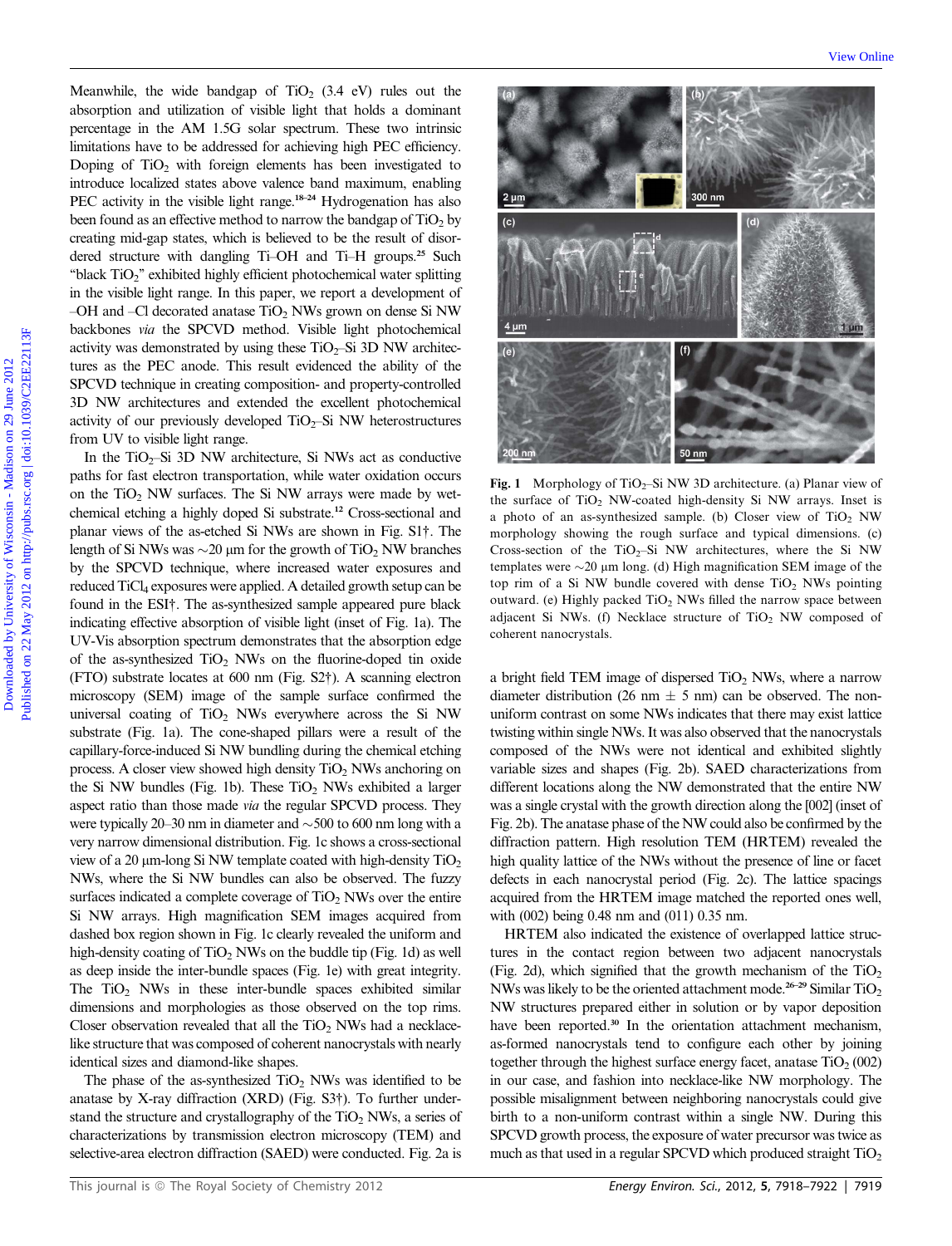

Fig. 2 TEM analysis of TiO<sub>2</sub> NWs. (a) TEM image of TiO<sub>2</sub> NWs showing their uniform thickness. (b) Image of a single NW showing the possible twisting structure of NW formed by the oriented attachment mechanism. The NW was a single crystal and grew along the [002] direction. Inset is the SAED pattern of the NW confirming the anatase phase and growth orientation. (c) HRTEM image of a  $TiO<sub>2</sub> NW$  showing perfect and dislocation-free lattice structure. The measured lattice spacings matched well with standard data. (d) HRTEM image of an overlapped region acquired from the boundary of two neighboring nanocrystals revealing the oriented attachment mode.

NWs. Since water molecules could be absorbed onto the particle surfaces improving the mobility of  $TiO<sub>2</sub>$  nanocrystals for spontaneous self-organization, the deposition environment with an extra amount of water in the growth chamber was therefore favorable for the oriented attachment mechanism.

In order to understand the visible light absorption capability of the TiO2 NWs, X-ray photoelectron spectroscopy (XPS) was applied to analyze the bonding states of Ti and O. Fig. 3a shows the XPS spectrum of as-synthesized  $TiO<sub>2</sub>$  NWs grown on Si NW backbones, from which the characteristic peaks of Ti, C, O, and Si can be clearly observed. The Ti 2p, Ti 3s, and Ti 3p peaks are identical to commercial P25  $TiO<sub>2</sub>$  particles. A small signal from Cl was also detected (top inset of Fig. 3a), evidencing the existence of residue Cl. Cl is a common impurity in most  $TiCl<sub>4</sub>/H<sub>2</sub>O$  atomic layer deposition (ALD) products and is believed to be a result of the incomplete reaction of surface –Cl functional groups, as shown in eqn (1):

$$
-TiCl3(surf) + xH2O(g) \rightarrow -TiCl(3-x)(OH)x(surf)+ xHCl(g) (x < 3)
$$
 (1)

A strong peak corresponding to O 1s with the bonding state as Ti–O–H also appeared at 532.5 eV. Similar to the residue Cl, the presence of Ti–O–H bonds is believed to be due to the incomplete reaction of surface –OH groups, as shown in eqn (2):

$$
-TiCl_{(3-x)}(OH)_x(surf) + yTiCl_4(g) \rightarrow -TiCl_{(3-x)}(OH)_{x-y}
$$
  
(O-TiCl<sub>3</sub>)<sub>y</sub> + yHCl(g) (y < x < 3) (2)

The incompletion of –OH reaction could be further exaggerated when supply of TiCl<sub>4</sub> was limited and/or physically adsorbed water molecules were not completely desorbed from the crystal surfaces.



Fig. 3 XPS analysis of bonding state of  $TiO<sub>2</sub> NWs$ . (a) Full range XPS spectrum obtained from as-synthesized  $TiO<sub>2</sub>$ –Si NW heterostructure. The characteristic peaks are identified to be the same as commercial P25  $TiO<sub>2</sub>$  particles except that Cl 2p (left inset) and O1s from Ti–O–H bonds (right inset) were found to be unique for this structure. (b) Valence band XPS demonstrates that new states appeared in the vicinity of valence band maximum for NW morphology which could provide photochemical activity in the visible light region.

Therefore, in our modified SPCVD growth, an appreciable amount of  $-OH$  groups was left inside the  $TiO<sub>2</sub>$  NW lattices. The HRTEM images shown in Fig. 2 revealed that there was no disordered or amorphous structure in the NW. We therefore believe that the dangling Ti–OH and Ti–Cl groups only sparsely distributed along the broken shared edges of  $TiO<sub>2</sub>$  octahedrons in the anatase phase. Their concentration may not be high enough to destroy the lattice and create an amorphous phase. This situation is different from the hydrogenation case, where  $H_2$  breaks Ti–O–Ti bonds into Ti–OH and Ti–H, and turns the crystalline structure near surface into amorphous.<sup>25</sup> Nevertheless, in our case, similar dangling groups Ti–OH and Ti–Cl existed in the lattice and this may make likewise contributions toward the band structure, i.e. creating mid-band states in TiO<sub>2</sub>. The density of states (DOS) of the valence band of the TiO<sub>2</sub> NWs was therefore obtained by XPS and compared to regular TiO2 structures. Valence band maximum of the  $TiO<sub>2</sub> NWs$  was lifted up to 0 eV from 2.4 eV of regular  $TiO<sub>2</sub>$  nanorods synthesized by the SPCVD method and as-purchased P25  $TiO<sub>2</sub>$  powders (Fig. 3b). The increase of valence band maximum indicates narrowing of the bandgap and makes it possible for the  $TiO<sub>2</sub>$  NWs to absorb photons in the visible light range. The modified band configuration could positively augment the PEC efficiency due to visible light absorption and properly straddled band alignment between the  $TiO<sub>2</sub>$  NWs and the water redox potentials.

To investigate the photochemical activity of the bandgap-modified TiO<sub>2</sub> NWs, PEC cells were fabricated and characterized under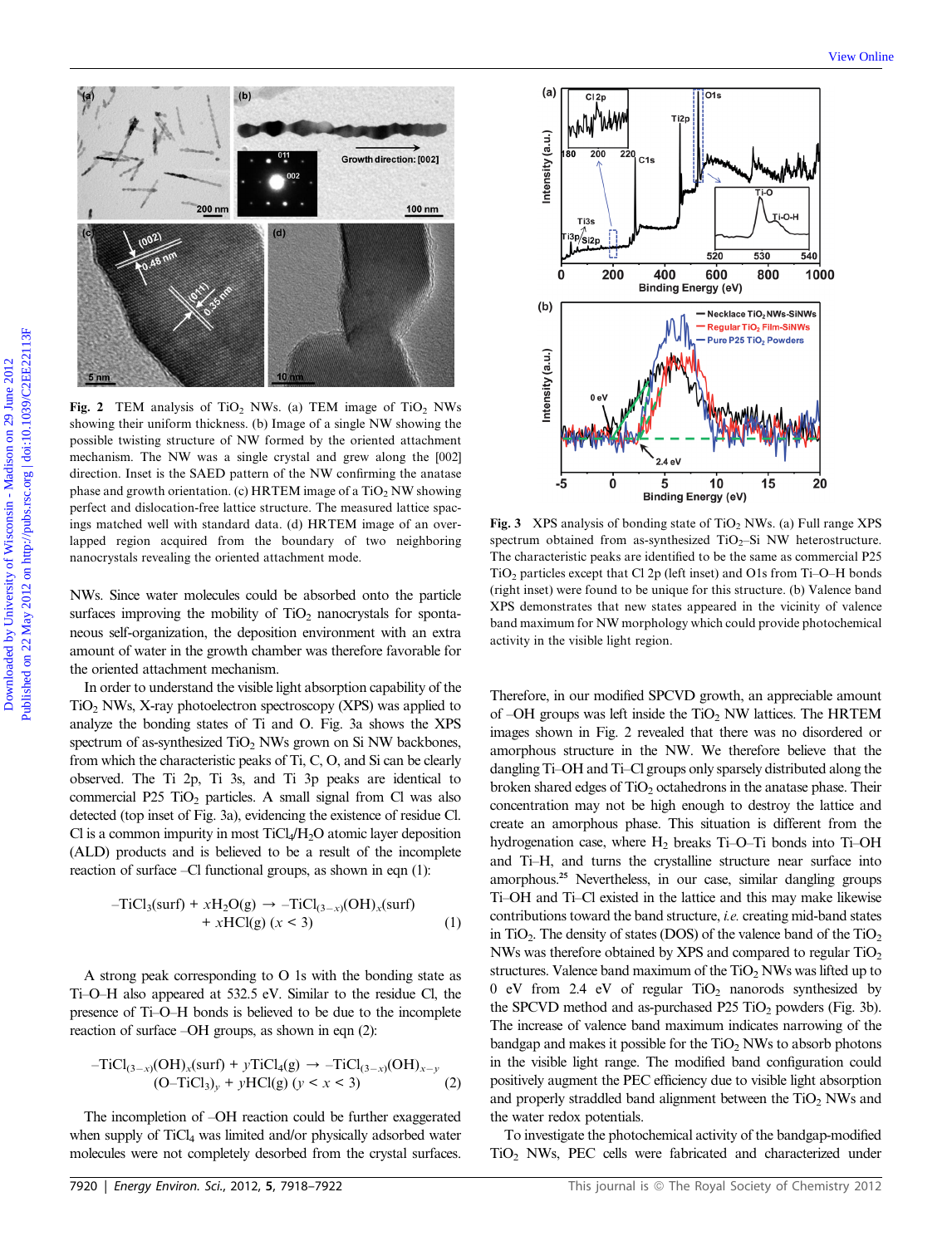different wavelengths of illumination. Before measurement, the  $TiO<sub>2</sub>$ -Si NW heterostructure was coated with a thin film of polycrystalline anatase  $TiO<sub>2</sub>$  to isolate the Si surface from the electrolyte. Detailed procedures for fabricating PEC cells and measurement setup can be found in the ESI†. Photochemical activity of the  $TiO<sub>2</sub>$ –Si NW architecture with  $25 \text{ nm } TiO<sub>2</sub>$  overcoating is presented in Fig. 4a. Under 100 mW  $cm^{-2}$  illumination of a full spectrum solar simulator, the short circuit photocurrent density approached  $2.7 \text{ mA cm}^{-2}$ , which was fairly competitive compared to other reported  $TiO<sub>2</sub> PEC$ anodes.1,14The decent fill factor of the PEC cell evidenced an excellent charge separation rate, indicating high quality material interfaces and crystallinity of the  $TiO<sub>2</sub>$  NWs. The extremely low dark current density of the anode suggested that the minority defects of NW architecture were very low.

The photochemical activity under visible light was further investigated by applying either a UV filter or green light filter to the solar simulator. Onset wavelength of the UV filter was located at 400 nm, which is also the absorption edge of regular un-doped  $TiO<sub>2</sub>$ . The



Fig. 4 PEC characterizations of TiO<sub>2</sub>–Si 3D NW anode. (a)  $J-E$  plot of typical  $TiO<sub>2</sub>$ –Si NW 3D PEC electrode with 25 nm overcoating. The sample was illuminated by a solar simulator with a light intensity of  $100 \text{ mW cm}^{-2}$ . (b)  $J-E$  plots of the same PEC anode when UV filter and green light filter were applied. Appreciable photocurrents were detected under visible light illumination. (c) Potentiostat measurements of NW anodes without coating (0 nm), with coating of 10 nm and 25 nm. Inset is the plot of the maximum photocurrent density versus coating thickness.

green light filter only allowed light with a wavelength ranging from 500 nm to 600 nm to pass (Fig. S4†).  $J-E$  curves of the same TiO<sub>2</sub>–Si NW PEC anode measured under full visible light illumination (UV filter applied) and green light illumination (green light filter applied) are shown in Fig. 4b. When the applied potential was 0.5 V versus SCE, the photocurrent densities reached  $0.8 \text{ mA cm}^{-2}$  and  $0.4 \text{ mA}$ cm<sup>-2</sup>, respectively. The appreciable photocurrent suggests that a considerable amount of water oxidation reactions was catalyzed by incident photons in the visible wavelength range. The drastic decrease of the fill factor and the PEC efficiency was likely a consequence of the introduction of interband states, which facilitated the recombination of photoexcited electrons and holes while making contribution to the photolysis process. To rule out the possible photocurrent contribution from Si NW, J–E measurement was conducted on the Si NWs with an ALD-type 25 nm thick  $TiO<sub>2</sub>$  film under green light illumination, as shown in Fig. S5†. It demonstrates that there is no sensible photocurrent from Si NWs.

In addition, the protective  $TiO<sub>2</sub>$  overcoating was another important factor that influenced photochemical activity of TiO<sub>2</sub> NWs under visible light. It is a fact that the ALD  $TiO<sub>2</sub>$  film does not contribute any photocurrent in the visible light range, but it could scatter or redirect the visible light and reduce the light intensity that reaches the  $TiO<sub>2</sub>$  NWs. The overcoating effect was demonstrated by potentiostatic measurements on the  $TiO<sub>2</sub>$ -Si NW PEC anode with different thickness  $TiO<sub>2</sub>$  overcoatings, in which the applied potential was fixed at 0 V vs. SCE (Fig. 4c). When illuminated under green light, the photocurrent densities were detected to be 0.10, 0.07, and  $0.015$  mA cm<sup>-2</sup> corresponding to 0, 10, and 25 nm overcoating thickness, respectively. This observation also confirmed that the active component for photolysis under visible light was the  $TiO<sub>2</sub>$ NWs. The inset of Fig. 4c illustrates the relations between overcoating thicknesses and photocurrent densities, which could be utilized as guidance for PEC anode optimization to balance the longterm stability and the PEC efficiency. The consistency of the state of New York (Englanger and the state of New York (Englanger and the state of New York (Englanger and the state of New York (Englanger and the state of New York (Englanger and the state of New

 $TiO<sub>2</sub> NWs$  with a narrowed bandgap were grown on high density Si NW arrays via the SPCVD approach. The as-received  $TiO<sub>2</sub>$  NWs exhibited uniform and dense coverage over the entire Si NW surfaces. Regulating the exposure of H<sub>2</sub>O and TiCl<sub>4</sub> precursors generated an appreciable amount of Ti–OH and Ti–Cl species in the  $TiO<sub>2</sub> NW$ lattice, which are believed to be responsible for the increase of valance band maximum. PEC measurements demonstrated that the  $TiO<sub>2</sub>$ –Si NW anodes were fairly competitive in photocatalyzed water splitting under simulated solar illumination. Appreciable photochemical activity was also observed in the visible light range due to the narrowed bandgap. Nevertheless, the interband states may also facilitate electron–hole recombination and lower the PEC efficiency. This research demonstrated the powerfulness of the SPCVD technique in controlling the composition and physical properties of branched 3D NW architectures. In addition to enlarging the surface area density, a new pathway was created by the SPCVD technique to engineer the electrical properties of nanomaterials for efficient solar energy harvesting and conversion.

### Acknowledgements

We thank Wisconsin Alumni Research Foundation, National Science Foundation under Grant CMMI-0926245, and UW-Madison graduate school.